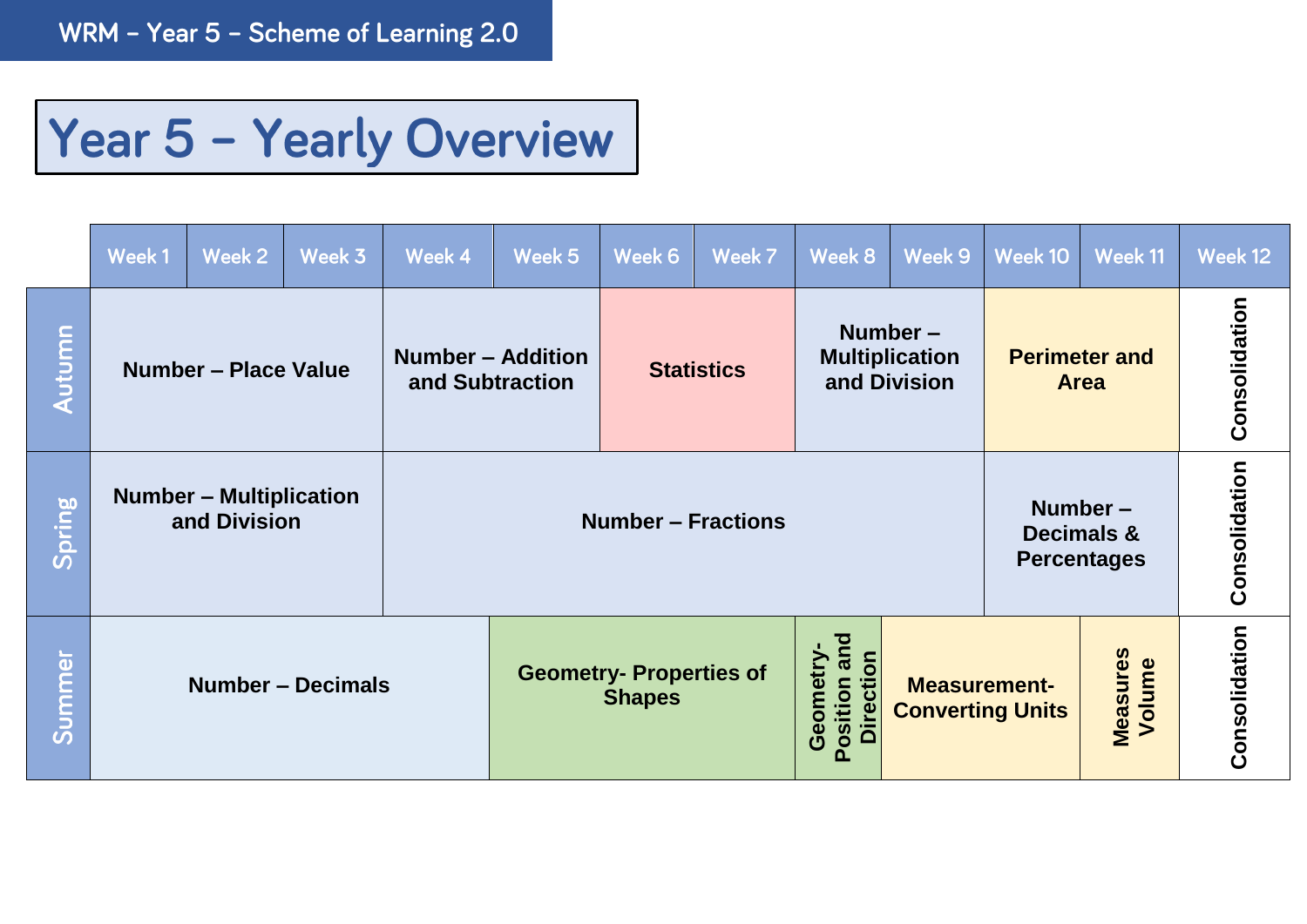## Year 5 - Autumn Term

| Week1                                                    | Week 2                                                                                                                                                                                                                                                                                                                                                                                                                                                                                                                                                                            | Week 3 | Week 4                                                                                                                                                                                                                                                                                                                                                                                                                                                                                                                                | Week <sub>5</sub> | Week 6                                                                                                                                                                                                     | Week 7 | Week 8                                                                                                                                                                                                                                                                                                                                                                     | Week 9                                                                                                                                                                                                                                                                                                                                                                                            | Week 10                                                                                                                                                                                                                                                                                                      | Week 11 | Week 12       |
|----------------------------------------------------------|-----------------------------------------------------------------------------------------------------------------------------------------------------------------------------------------------------------------------------------------------------------------------------------------------------------------------------------------------------------------------------------------------------------------------------------------------------------------------------------------------------------------------------------------------------------------------------------|--------|---------------------------------------------------------------------------------------------------------------------------------------------------------------------------------------------------------------------------------------------------------------------------------------------------------------------------------------------------------------------------------------------------------------------------------------------------------------------------------------------------------------------------------------|-------------------|------------------------------------------------------------------------------------------------------------------------------------------------------------------------------------------------------------|--------|----------------------------------------------------------------------------------------------------------------------------------------------------------------------------------------------------------------------------------------------------------------------------------------------------------------------------------------------------------------------------|---------------------------------------------------------------------------------------------------------------------------------------------------------------------------------------------------------------------------------------------------------------------------------------------------------------------------------------------------------------------------------------------------|--------------------------------------------------------------------------------------------------------------------------------------------------------------------------------------------------------------------------------------------------------------------------------------------------------------|---------|---------------|
| Number - Place Value<br>each digit.<br>1000000.<br>zero. | Read, write, order and compare numbers to at<br>least 1000000 and determine the value of<br>Count forwards or backwards in steps of<br>powers of 10 for any given number up to<br>Interpret negative numbers in context, count<br>forwards and backwards with positive and<br>negative whole numbers including through<br>Round any number up to 1000000 to the<br>nearest 10, 100, 1000, 10000 and 100000<br>Solve number problems and practical<br>problems that involve all of the above.<br>Read Roman numerals to 1000 (M) and<br>recognise years written in Roman numerals. |        | Number-Addition and<br>Subtraction<br>Add and subtract numbers<br>mentally with increasingly<br>large numbers.<br>Add and subtract whole<br>numbers with more than 4<br>digits, including using formal<br>written methods (columnar<br>addition and subtraction)<br>Use rounding to check<br>answers to calculations and<br>determine, in the context of<br>a problem, levels of<br>accuracy.<br>Solve addition and<br>subtraction multi-step<br>problems in contexts,<br>deciding which operations<br>and methods to use and<br>why. |                   | <b>Statistics</b><br>Solve comparison, sum and<br>difference problems using<br>information presented in a<br>line graph.<br>Complete, read and interpret<br>information in tables<br>including timetables. |        | Number - multiplication and<br>division<br>Multiply and divide numbers<br>facts.<br>Multiply and divide whole<br>numbers by 10, 100 and 1000.<br>Identify multiples and factors,<br>two numbers.<br>Recognise and use square<br>cubed $(^3)$<br>Solve problems involving<br>multiplication and division<br>and cubes.<br>100 is prime and recall prime<br>numbers up to 19 | mentally drawing upon known<br>including finding all factor pairs of<br>a number, and common factors of<br>numbers and cube numbers and<br>the notation for squared $(2)$ and<br>including using their knowledge<br>of factors and multiples, squares<br>Know and use the vocabulary of<br>prime numbers, prime factors and<br>composite (non-prime) numbers.<br>Establish whether a number up to | <b>Perimeter and Area</b><br>Measure and calculate the<br>perimeter of composite<br>rectilinear shapes in cm<br>and m.<br><b>Calculate and compare</b><br>the area of rectangles<br>(including squares), and<br>including using standard<br>units, $cm2$ , $m2$ estimate<br>the area of irregular<br>shapes. |         | Consolidation |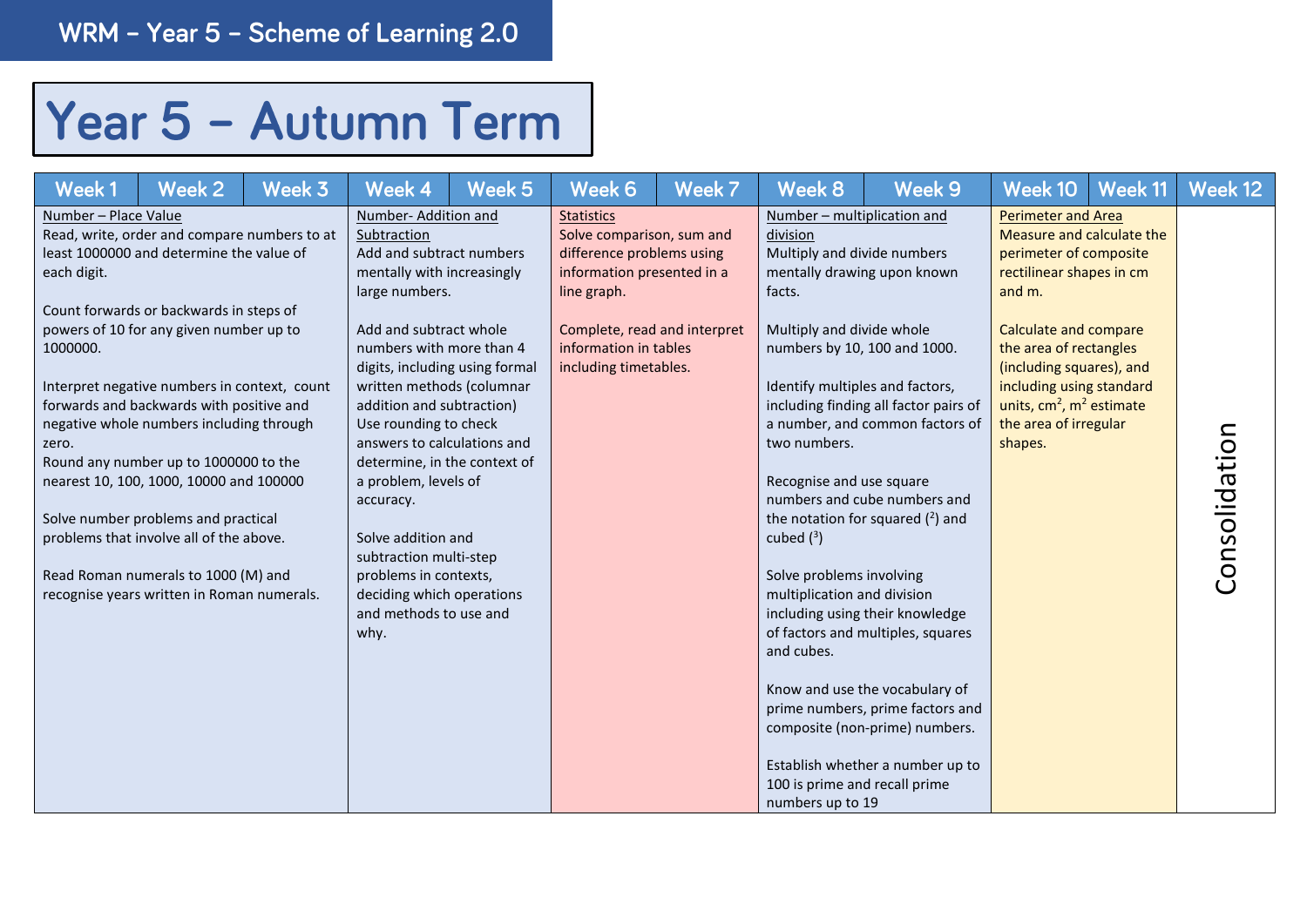## Year 5 - Spring Term

| Week 1   | Week 2                                                                                                                                                                                                                                                                                                                                                                                                                                                                                                                                                                                                           | Week 3 | Week 4                                                                              | Week 5                                                                                                                                                                                                                                                                                                                                                                                                                                                                                                                                                                                                                                                                                                                                                                                                                                    | Week 6 | Week 7 | Week 8 | Week 9 | Week 10                                                                                                                                                                                                                                                                                                                                                                                                                                                                                                                                                                                                                                                                                                                                                                                                                                     | Week 11 | Week 12       |
|----------|------------------------------------------------------------------------------------------------------------------------------------------------------------------------------------------------------------------------------------------------------------------------------------------------------------------------------------------------------------------------------------------------------------------------------------------------------------------------------------------------------------------------------------------------------------------------------------------------------------------|--------|-------------------------------------------------------------------------------------|-------------------------------------------------------------------------------------------------------------------------------------------------------------------------------------------------------------------------------------------------------------------------------------------------------------------------------------------------------------------------------------------------------------------------------------------------------------------------------------------------------------------------------------------------------------------------------------------------------------------------------------------------------------------------------------------------------------------------------------------------------------------------------------------------------------------------------------------|--------|--------|--------|--------|---------------------------------------------------------------------------------------------------------------------------------------------------------------------------------------------------------------------------------------------------------------------------------------------------------------------------------------------------------------------------------------------------------------------------------------------------------------------------------------------------------------------------------------------------------------------------------------------------------------------------------------------------------------------------------------------------------------------------------------------------------------------------------------------------------------------------------------------|---------|---------------|
| context. | Number - Multiplication and Division<br>Multiply and divide numbers mentally<br>drawing upon known facts.<br>Multiply numbers up to 4 digits by a one<br>or two digit number using a formal<br>written method, including long<br>multiplication for 2 digit numbers.<br>Divide numbers up to 4 digits by a one<br>digit number using the formal written<br>method of short division and interpret<br>remainders appropriately for the<br>Solve problems involving addition and<br>subtraction, multiplication and division<br>and a combination of these, including<br>understanding the use of the equals sign. |        | <b>Number: Fractions</b><br>tenths and hundredths.<br>the same number.<br>diagrams. | Compare and order fractions whose denominators are multiples of the same number.<br>Identify, name and write equivalent fractions of a given fraction, represented visually including<br>Recognise mixed numbers and improper fractions and convert from one form to the other and<br>write mathematical statements >1 as a mixed number [for example $\frac{2}{5} + \frac{4}{5} = \frac{6}{5} = 1\frac{1}{5}$ ]<br>Add and subtract fractions with the same denominator and denominators that are multiples of<br>Multiply proper fractions and mixed numbers by whole numbers, supported by materials and<br>Read and write decimal numbers as fractions [ for example 0.71 = $\frac{71}{100}$ ]<br>Solve problems involving multiplication and division, including scaling by simple fractions and<br>problems involving simple rates. |        |        |        |        | <b>Number: Decimals and Percentages</b><br>Read, write, order and compare<br>numbers with up to three decimal<br>places.<br>Recognise and use thousandths and<br>relate them to tenths, hundredths<br>and decimal equivalents.<br>Round decimals with two decimal<br>places to the nearest whole<br>number and to one decimal place.<br>Solve problems involving number<br>up to three decimal places.<br>Recognise the per cent symbol (%)<br>and understand that per cent<br>relates to 'number of parts per<br>hundred', and write percentages as<br>a fraction with denominator 100,<br>and as a decimal.<br>Solve problems which require<br>knowing percentage and decimal<br>equivalents of $\frac{1}{2}, \frac{1}{4}, \frac{1}{5}, \frac{2}{5}, \frac{4}{5}$ and those<br>fractions with a denominator of a<br>multiple of 10 or 25. |         | Consolidation |